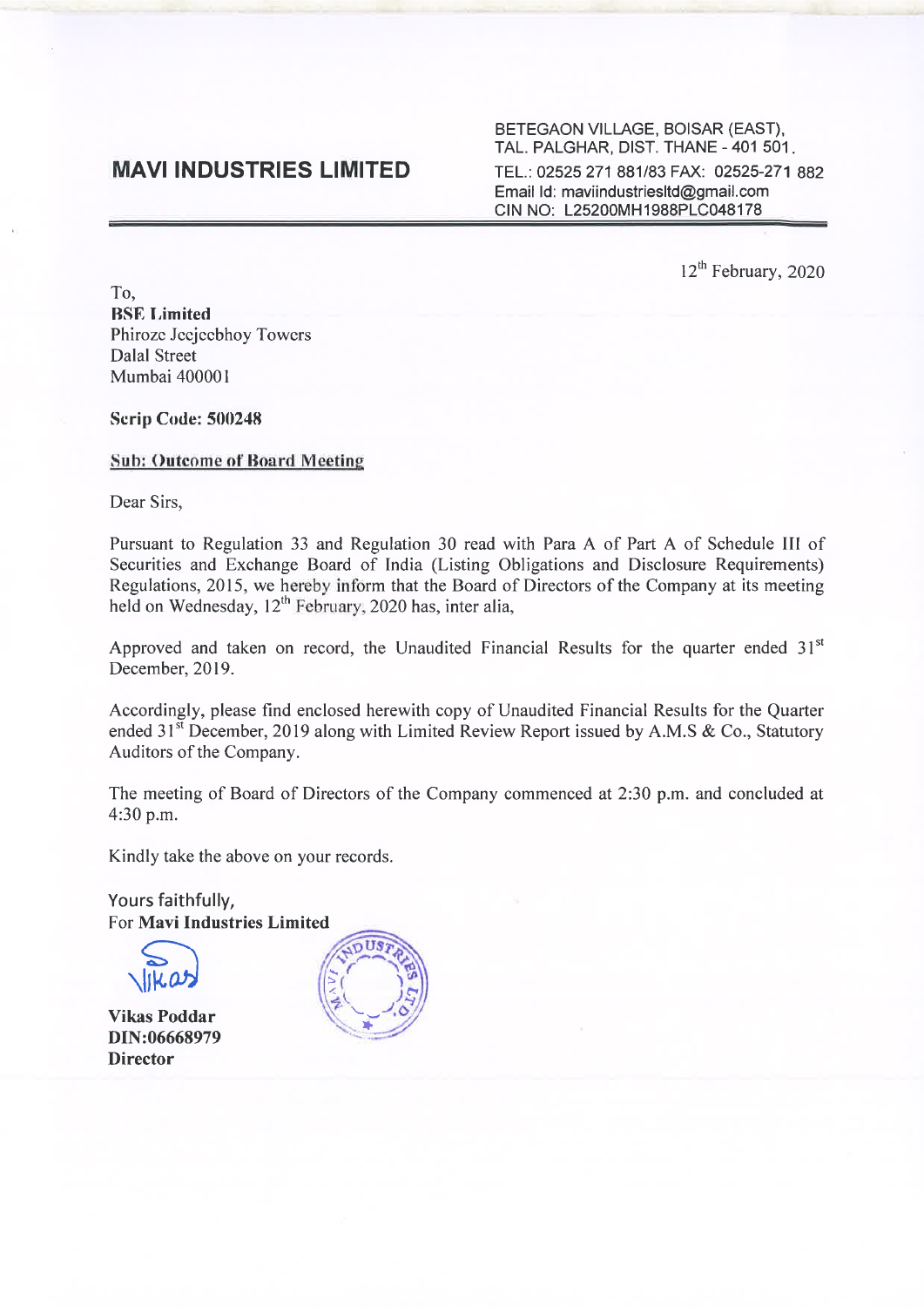### MAVI INDUSTRIES LIMITED

# Reg. Office: Betegaon Village, Boisar (East), Dist. Palghar - 401 501 CIN NO.L25200MH1988PLC048178 Email ID: maviindustriesltd@gmail.com Tel: 02525-271881 Statement of Unaudited Financial Results for the Quarter *I* Nine months ended 31st December, 2019

| (Rs. In lakhs)                                                                     |                                |                                |                                |                                |                                |                              |
|------------------------------------------------------------------------------------|--------------------------------|--------------------------------|--------------------------------|--------------------------------|--------------------------------|------------------------------|
| <b>Particulars</b>                                                                 | <b>Quarter Ended</b>           |                                |                                | <b>Nine months Ended</b>       |                                | Year ended                   |
|                                                                                    | 31.12.2019<br><b>Unaudited</b> | 30.09.2019<br><b>Unaudited</b> | 31.12.2018<br><b>Unaudited</b> | 31.12.2019<br><b>Unaudited</b> | 31.12.2018<br><b>Unaudited</b> | 31.03.2019<br><b>Audited</b> |
| 1. Income                                                                          |                                |                                |                                |                                |                                |                              |
| a. Revenue from operations                                                         | G.                             |                                | $\omega$                       |                                |                                |                              |
| b. Other Income                                                                    | 4.17                           |                                | 0.01                           | 4.17                           | 15.44                          | 15.44                        |
| <b>Total Income</b>                                                                | 4.17                           | $\blacksquare$                 | 0.01                           | 4.17                           | 15.44                          | 15.44                        |
| 2. Expenses                                                                        |                                |                                |                                |                                |                                |                              |
| a. Cost of Materials consumed                                                      | ä,                             |                                |                                |                                |                                |                              |
| b. Purchase of stock-in-trade                                                      | ÷                              |                                | $\blacksquare$                 |                                |                                |                              |
| c. Change in Inventories of finished goods, work-in-progress and<br>stock in trade | $\overline{\phantom{a}}$       | $\overline{\phantom{a}}$       | $\overline{\phantom{a}}$       |                                | $\overline{\phantom{a}}$       |                              |
| d. Employee benefit expense                                                        | 0.10                           | ×                              | $\omega$                       | 0.10                           | w.                             |                              |
| le. Finance Cost                                                                   |                                |                                | $\overline{\phantom{a}}$       |                                |                                |                              |
| f. Depreciation & amortisation expense                                             | u,                             | u.                             |                                |                                |                                |                              |
| g. Other Expenses                                                                  | 3.50                           | 1.71                           | 0.73                           | 15.67                          | 4.59                           | 4.71                         |
| Total Expenses (a to g)                                                            | 3.60                           | 1.71                           | 0.73                           | 15.77                          | 4.59                           | 4.71                         |
| 3. Profit / (Loss) before exceptional items and tax (1-2)                          | 0.57                           | (1.71)                         | (0.72)                         | (11.60)                        | 10.85                          | 10.73                        |
| 4. Exceptional Items                                                               | ¥,                             |                                |                                |                                |                                |                              |
| 5. Profit / (Loss) before tax (3-4)                                                | 0.57                           | (1.71)                         | (0.72)                         | (11.60)                        | 10.85                          | 10.73                        |
| 6. Tax expense (including Deferred Tax)                                            |                                |                                |                                |                                |                                | 2.50                         |
| 7. Net Profit / (Loss) after tax (5-6)                                             | 0.57                           | (1.71)                         | (0.72)                         | (11.60)                        | 10.85                          | 8.23                         |
| 8. Extra ordinary items (net of tax expense)                                       | $\bullet$                      |                                |                                |                                |                                | $\blacksquare$               |
| 9. Net Profit / (Loss) for the period / year after tax (7-8)                       | 0.57                           | (1.71)                         | (0.72)                         | (11.60)                        | 10.85                          | 8.23                         |
| 10. Other Comprehensive Income                                                     |                                |                                |                                |                                |                                |                              |
| Items that will not be reclassified into Profit or Loss                            |                                |                                |                                |                                |                                |                              |
| Other Comprehensive Income (Net of tax)                                            |                                |                                |                                |                                |                                |                              |
| 11. Total Comprehensive Income for the year (after tax)                            | 0.57                           | (1.71)                         | (0.72)                         | (11.60)                        | 10.85                          | 8.23                         |
| $(9+10)$                                                                           |                                |                                |                                |                                |                                |                              |
| 12. Earnings per share of Rs. 10/- each (not annualised)                           |                                |                                |                                |                                |                                |                              |
| (a) Basic                                                                          | 0.01                           | (0.02)                         | (0.01)                         | (0.15)                         | 0.14                           | 0.11                         |
| (b) Diluted                                                                        | 0.01                           | (0.02)                         | (0.01)                         | (0.15)                         | 0.14                           | 0.11                         |
| See accompanying note to the Financial Results                                     |                                |                                |                                |                                |                                |                              |

Date:- 12th February, 2020 Place :- Betegaon



By Order of Board  $V$ *Ika*z

Director (DIN : 06668979)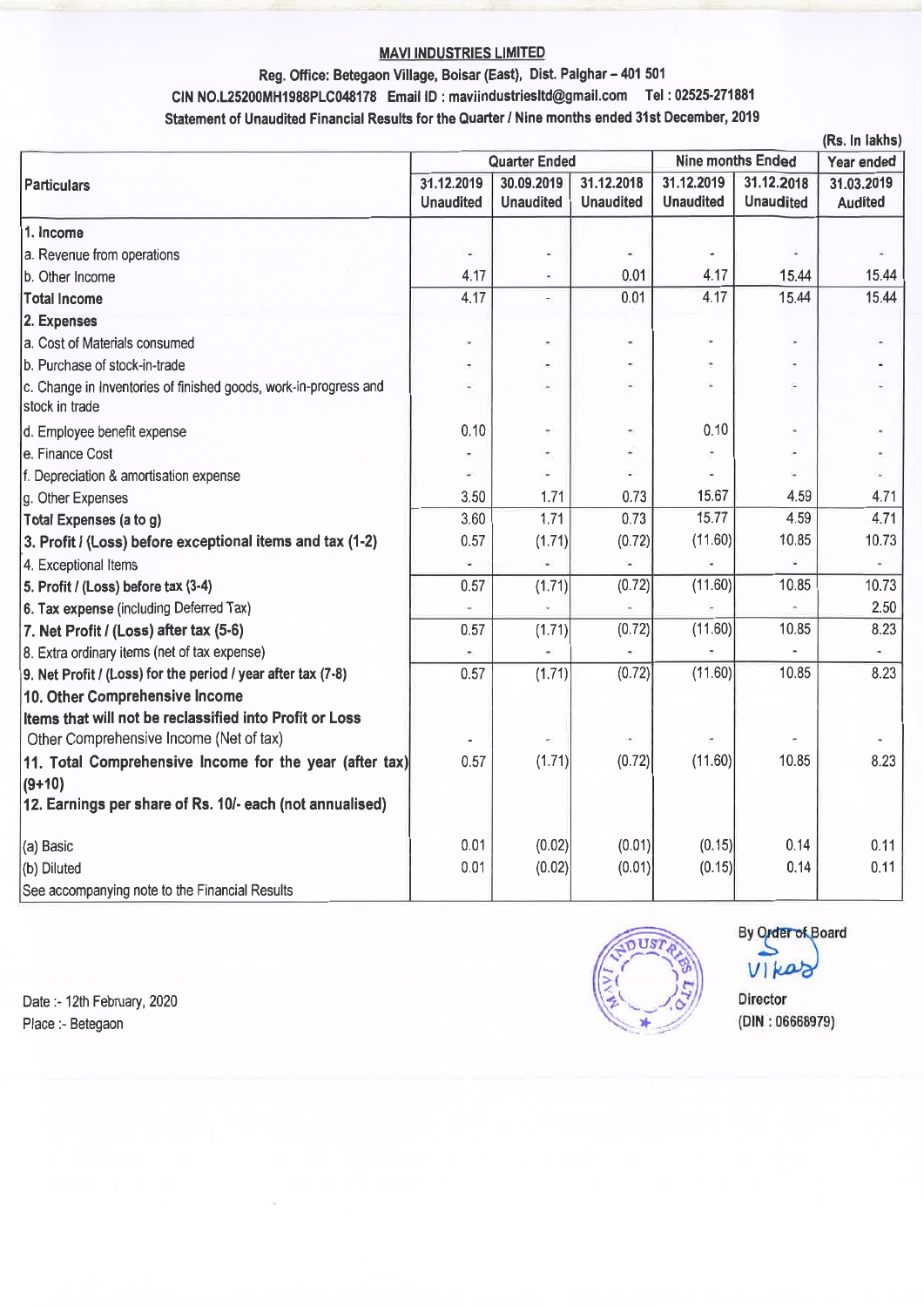#### **MAVI INDUSTRIES LIMITED**

Reg. Office: Betegaon Village, Boisar (East), Dist. Palghar -401 501 CIN NO.L25200MH1988PLC048178 Email ID: maviindustriesltd@gmail.com Tel: 02525-271881

### **Notes to the Financials Results:**

- 1. The Financial Results of the Company for the quarter/ nine months ended December 31, 2019 have been reviewed by the Audit Committee and taken on record by the Board of Directors at its meeting held on February 12, 2020.
- 2. This Statement has been prepared in accordance with the Companies {Indian Accounting Standard) Rules, 2015 {IND AS) & prescribed under section 133 of the Companies Act, 2013 and other recognized accounting practices and policies to the extent applicable.
- 3. Based on the guiding principles given in Ind AS-108 Operating Segment prescribed under Section 133 of the Companies Act, 2013 read with the relevant rules issued thereunder and other accounting principles accepted in India, the disclosure requirement of Ind AS - 108 in this regard are not applicable.
- 4. Comparative financial information have been regrouped and reclassified, wherever necessary, to correspond to figure of the current quarter/nine months ended.

Dated:- February 12, 2020 Place:- Betegaon



For **MAVI INDUSTRIES LIMITED** 

**Director (DIN 06668979)**  VIKOO